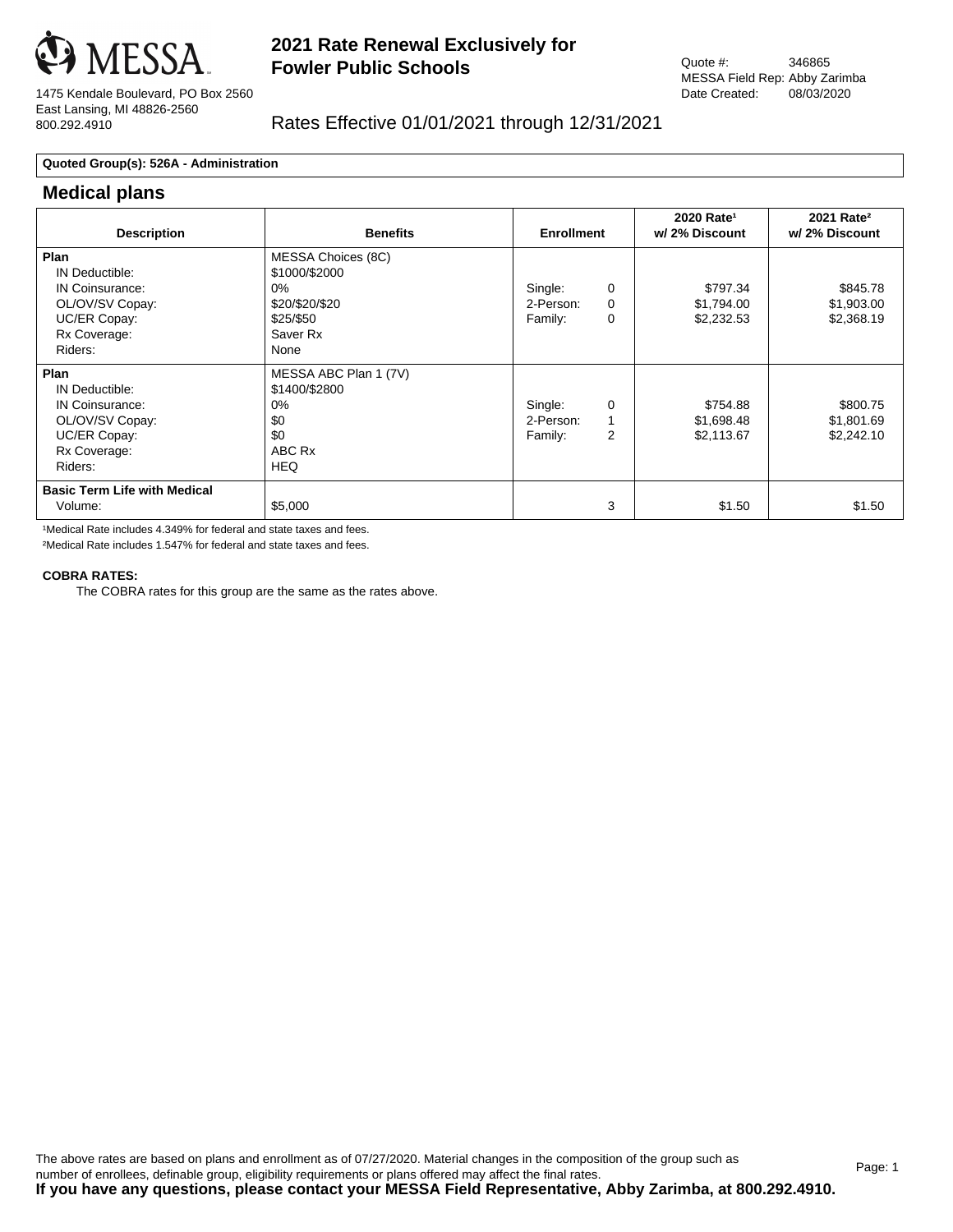

1475 Kendale Boulevard, PO Box 2560 East Lansing, MI 48826-2560 800.292.4910

## Rates Effective 01/01/2021 through 12/31/2021

### **Quoted Group(s): 526A - Administration**

### **Ancillary plans with medical**

| <b>Description</b>                                                                                                                                                                                                                             | <b>Benefits</b>                                                                                                                                                    | <b>Enrollment</b>                                                      | <b>2020 Rate</b>                 | <b>2021 Rate</b>                 |
|------------------------------------------------------------------------------------------------------------------------------------------------------------------------------------------------------------------------------------------------|--------------------------------------------------------------------------------------------------------------------------------------------------------------------|------------------------------------------------------------------------|----------------------------------|----------------------------------|
| <b>Dental</b><br>Diag & Prev:<br><b>Basic Services:</b><br>Major Services:<br>Annual Max:<br>Orthodontics:<br>Lifetime Max:<br>Riders:<br>Plan Year:                                                                                           | 06484-03<br>100%<br>100% (X-Rays)<br>50%<br>\$1,500<br>50%<br>\$1,000<br>2 Cleanings<br>Jul-Jun                                                                    | Single:<br>0<br>2-Person:<br>$\mathbf{1}$<br>Family:<br>$\overline{2}$ | \$51.88<br>\$90.89<br>\$167.63   | \$51.88<br>\$90.89<br>\$167.63   |
| <b>Vision</b><br>Plan Year:                                                                                                                                                                                                                    | VSP <sub>3</sub><br>Jul-Jun                                                                                                                                        | Single:<br>0<br>$\mathbf{1}$<br>2-Person:<br>3<br>Family:              | \$7.59<br>\$16.30<br>\$24.52     | \$7.59<br>\$16.30<br>\$24.52     |
| <b>Life Insurance</b><br>Volume:<br>Total Volume:<br>Rate/\$1,000:<br>Composite:                                                                                                                                                               | \$25,000<br>\$100,000                                                                                                                                              | 4                                                                      | \$0.14<br>\$3.50                 | \$0.16<br>\$4.00                 |
| <b>AD&amp;D Coverage</b><br>Volume:<br><b>Total Volume:</b><br>Rate/\$1,000:<br>Composite:                                                                                                                                                     | \$25,000<br>\$100,000                                                                                                                                              | $\overline{4}$                                                         | \$0.03<br>\$0.75                 | \$0.03<br>\$0.75                 |
| <b>LTD Benefit</b><br>Benefit:<br>Max Monthly Salary:<br><b>Waiting Period:</b><br>Alcohol/Drug:<br>Mental/Nervous:<br>Soc. Sec. Offset:<br>Own-Occupation:<br>Pre-Exist Cond.:<br>COLA:<br>SS Freeze:<br>Volume:<br>Rate/\$100:<br>Composite: | 66 2/3% Max \$3,000<br>\$4,500<br>60 CDMF<br>Same as any other illness<br>Same as any other illness<br>Family<br>2 years<br>Waived<br><b>No</b><br>Yes<br>\$13,936 | 4                                                                      | \$1.15<br>\$40.07                | \$1.18<br>\$41.11                |
|                                                                                                                                                                                                                                                | Total Monthly Rate per Member: Single<br>Total Monthly Rate per Member: 2-Person<br>Total Monthly Rate per Member: Family                                          |                                                                        | \$103.79<br>\$151.51<br>\$236.47 | \$105.33<br>\$153.05<br>\$238.01 |

#### **COBRA RATES:**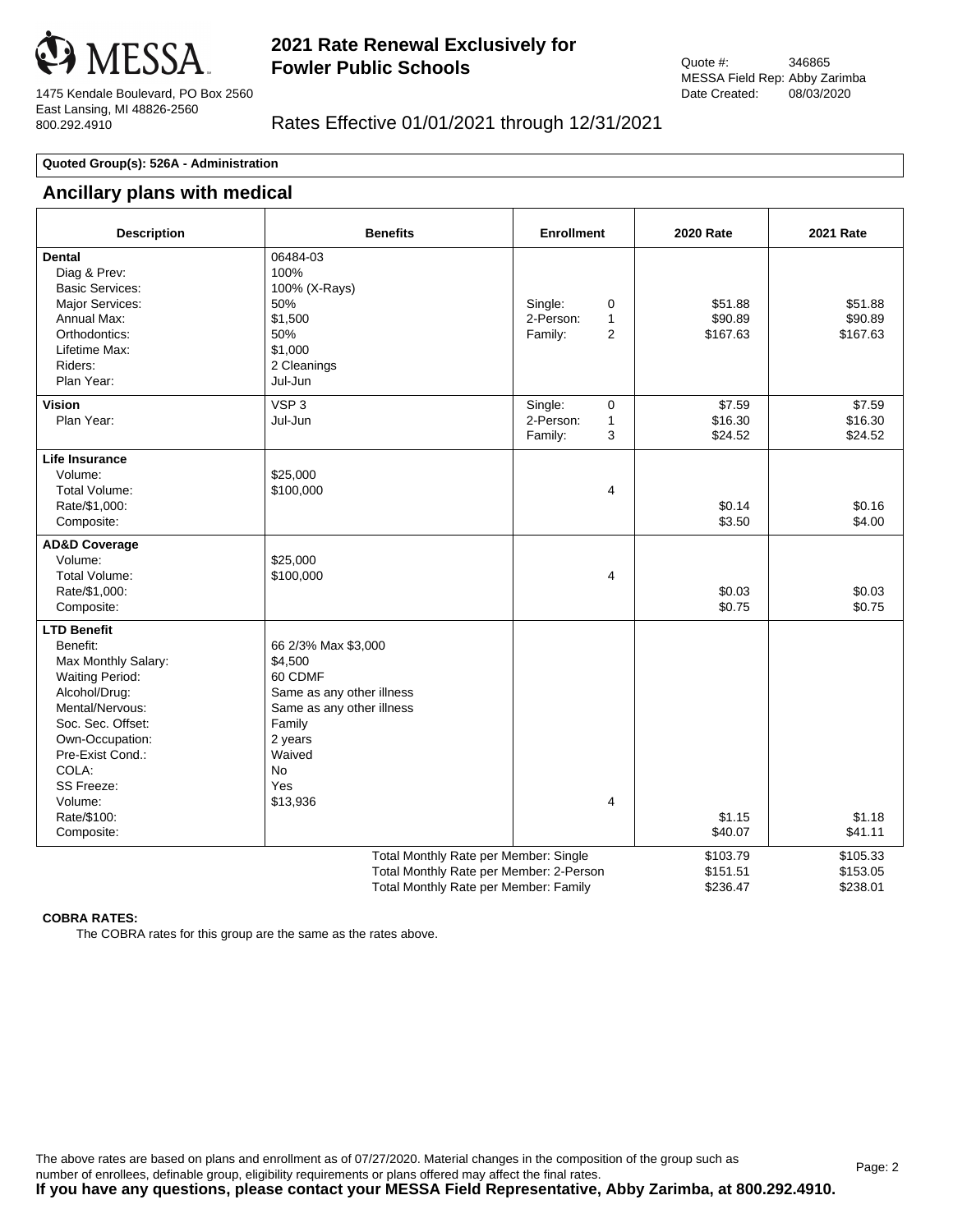

1475 Kendale Boulevard, PO Box 2560 East Lansing, MI 48826-2560 800.292.4910

## Rates Effective 01/01/2021 through 12/31/2021

#### **Quoted Group(s): 526A - Administration**

# **Ancillary plans without medical**

| <b>Description</b>                                                                                                                                                                                                                             | <b>Benefits</b>                                                                                                                                                    | <b>Enrollment</b>                                        | <b>2020 Rate</b>                | <b>2021 Rate</b>                 |
|------------------------------------------------------------------------------------------------------------------------------------------------------------------------------------------------------------------------------------------------|--------------------------------------------------------------------------------------------------------------------------------------------------------------------|----------------------------------------------------------|---------------------------------|----------------------------------|
| <b>Dental</b><br>Diag & Prev:<br><b>Basic Services:</b><br>Major Services:<br>Annual Max:<br>Orthodontics:<br>Lifetime Max:<br>Riders:<br>Plan Year:                                                                                           | 06484-04<br>100%<br>100% (X-Rays)<br>50%<br>\$1,500<br>50%<br>\$1,000<br>2 Cleanings<br>Jul-Jun                                                                    | Single:<br>0<br>2-Person:<br>0<br>Family:<br>1           | \$46.87<br>\$96.52<br>\$187.77  | \$46.87<br>\$96.52<br>\$187.77   |
| <b>Vision</b><br>Plan Year:                                                                                                                                                                                                                    | VSP <sub>3</sub><br>Jul-Jun                                                                                                                                        | Single:<br>$\mathbf 0$<br>2-Person:<br>1<br>3<br>Family: | \$7.59<br>\$16.30<br>\$24.52    | \$7.59<br>\$16.30<br>\$24.52     |
| Life Insurance<br>Volume:<br>Total Volume:<br>Rate/\$1,000:<br>Composite:                                                                                                                                                                      | \$25,000<br>\$100,000                                                                                                                                              | $\overline{4}$                                           | \$0.14<br>\$3.50                | \$0.16<br>\$4.00                 |
| <b>AD&amp;D Coverage</b><br>Volume:<br>Total Volume:<br>Rate/\$1,000:<br>Composite:                                                                                                                                                            | \$25,000<br>\$100,000                                                                                                                                              | 4                                                        | \$0.03<br>\$0.75                | \$0.03<br>\$0.75                 |
| <b>LTD Benefit</b><br>Benefit:<br>Max Monthly Salary:<br><b>Waiting Period:</b><br>Alcohol/Drug:<br>Mental/Nervous:<br>Soc. Sec. Offset:<br>Own-Occupation:<br>Pre-Exist Cond.:<br>COLA:<br>SS Freeze:<br>Volume:<br>Rate/\$100:<br>Composite: | 66 2/3% Max \$3,000<br>\$4,500<br>60 CDMF<br>Same as any other illness<br>Same as any other illness<br>Family<br>2 years<br>Waived<br><b>No</b><br>Yes<br>\$13,936 | $\overline{4}$                                           | \$1.15<br>\$40.07               | \$1.18<br>\$41.11                |
|                                                                                                                                                                                                                                                | Total Monthly Rate per Member: Single<br>Total Monthly Rate per Member: 2-Person<br>Total Monthly Rate per Member: Family                                          |                                                          | \$98.78<br>\$157.14<br>\$256.61 | \$100.32<br>\$158.68<br>\$258.15 |

### **COBRA RATES:**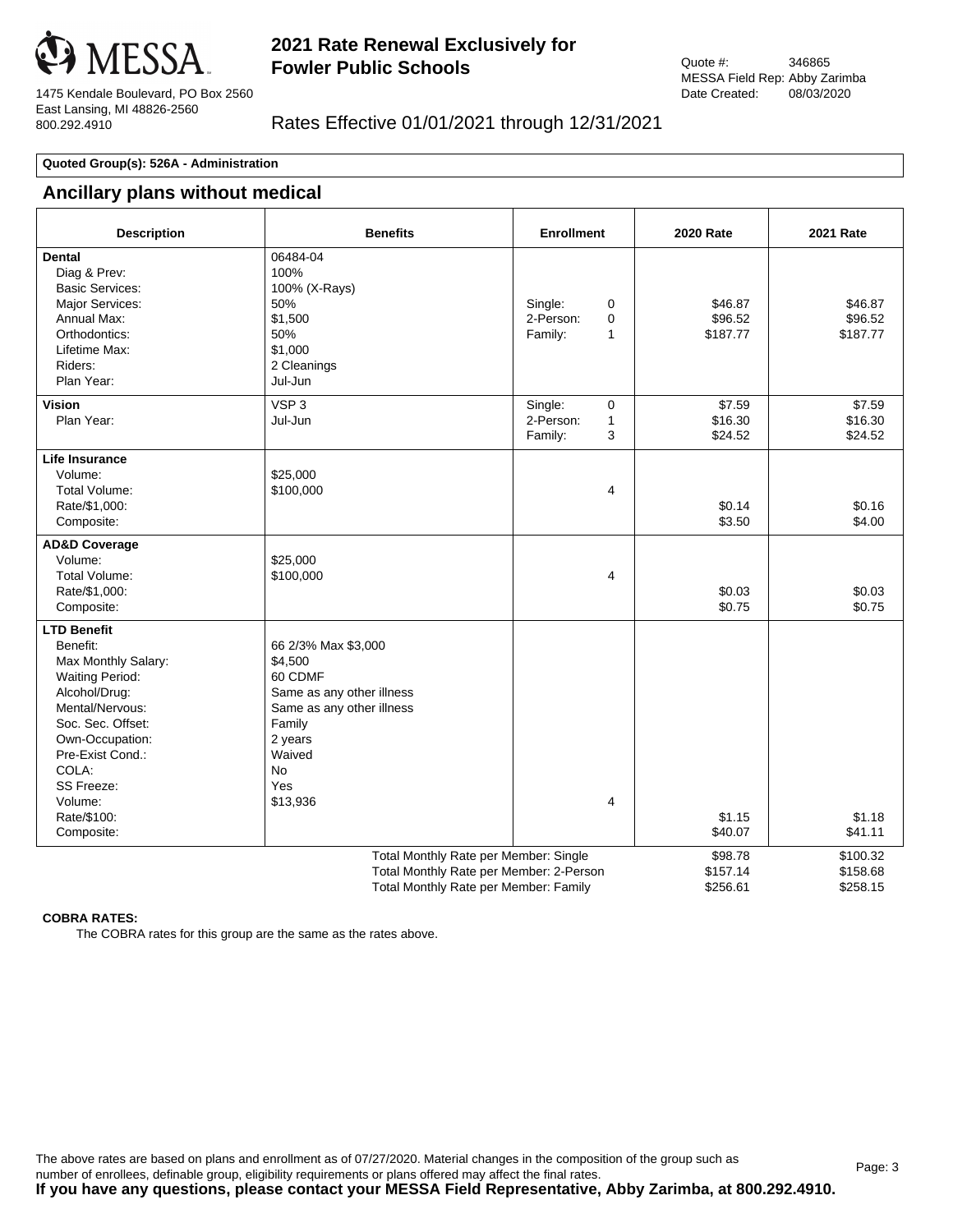

1475 Kendale Boulevard, PO Box 2560 East Lansing, MI 48826-2560 800.292.4910

## Rates Effective 01/01/2021 through 12/31/2021

### **Quoted Group(s): 526C - Maintenance & Office Personnel**

### **Medical plans**

| <b>Description</b>                                                                                      | <b>Benefits</b>                                                                                 | <b>Enrollment</b>               |                    | 2020 Rate <sup>1</sup><br>w/ 2% Discount | 2021 Rate <sup>2</sup><br>w/2% Discount |
|---------------------------------------------------------------------------------------------------------|-------------------------------------------------------------------------------------------------|---------------------------------|--------------------|------------------------------------------|-----------------------------------------|
| Plan<br>IN Deductible:<br>IN Coinsurance:<br>OL/OV/SV Copay:<br>UC/ER Copay:<br>Rx Coverage:<br>Riders: | MESSA Choices (8C)<br>\$1000/\$2000<br>$0\%$<br>\$20/\$20/\$20<br>\$25/\$50<br>Saver Rx<br>None | Single:<br>2-Person:<br>Family: | 0<br>0             | \$797.34<br>\$1,794.00<br>\$2,232.53     | \$845.78<br>\$1,903.00<br>\$2,368.19    |
| Plan<br>IN Deductible:<br>IN Coinsurance:<br>OL/OV/SV Copay:<br>UC/ER Copay:<br>Rx Coverage:<br>Riders: | MESSA ABC Plan 1 (7V)<br>\$1400/\$2800<br>$0\%$<br>\$0<br>\$0<br>ABC Rx<br><b>HEQ</b>           | Single:<br>2-Person:<br>Family: | 0<br>$\Omega$<br>0 | \$754.88<br>\$1,698.48<br>\$2,113.67     | \$800.75<br>\$1,801.69<br>\$2,242.10    |
| <b>Basic Term Life with Medical</b><br>Volume:                                                          | \$5,000                                                                                         |                                 |                    | \$1.50                                   | \$1.50                                  |

1Medical Rate includes 4.349% for federal and state taxes and fees.

²Medical Rate includes 1.547% for federal and state taxes and fees.

### **COBRA RATES:**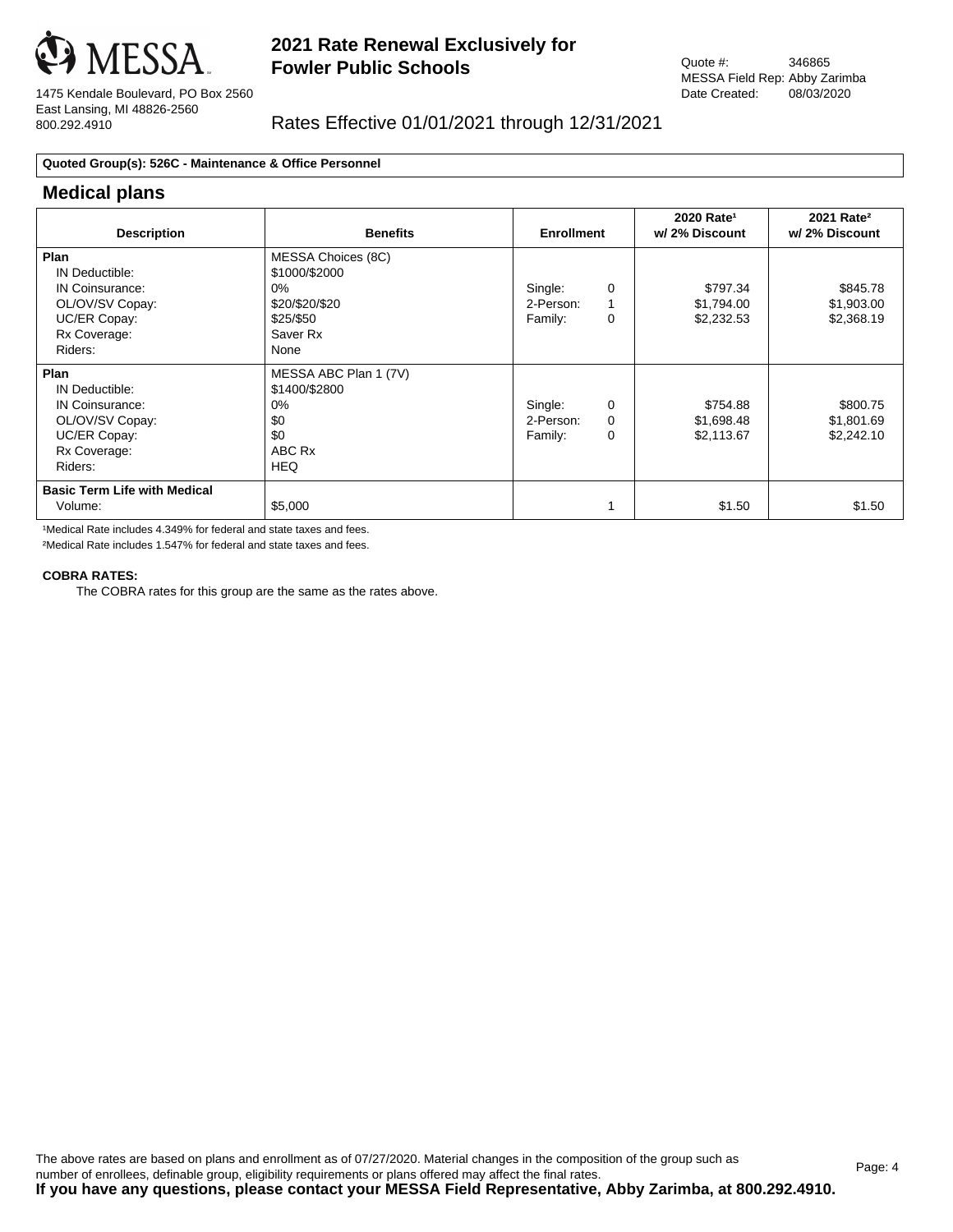

Quote #: 346865 MESSA Field Rep: Abby Zarimba Date Created: 08/03/2020

1475 Kendale Boulevard, PO Box 2560 East Lansing, MI 48826-2560 800.292.4910

## Rates Effective 01/01/2021 through 12/31/2021

### **Quoted Group(s): 526C - Maintenance & Office Personnel**

### **Ancillary plans with medical**

| <b>Description</b>                                                                                                                                                                                                                             | <b>Benefits</b>                                                                                                                                                   | <b>Enrollment</b>                                                | <b>2020 Rate</b>                | <b>2021 Rate</b>                |
|------------------------------------------------------------------------------------------------------------------------------------------------------------------------------------------------------------------------------------------------|-------------------------------------------------------------------------------------------------------------------------------------------------------------------|------------------------------------------------------------------|---------------------------------|---------------------------------|
| <b>Dental</b><br>Diag & Prev:<br><b>Basic Services:</b><br>Major Services:<br>Annual Max:<br>Orthodontics:<br>Lifetime Max:<br>Riders:<br>Plan Year:                                                                                           | 06484-05<br>100%<br>100% (X-Rays)<br>50%<br>\$1,500<br>50%<br>\$1,000<br>2 Cleanings<br>Jul-Jun                                                                   | Single:<br>0<br>2-Person:<br>$\mathbf{1}$<br>$\Omega$<br>Family: | \$43.89<br>\$89.60<br>\$161.23  | \$43.89<br>\$89.60<br>\$161.23  |
| <b>Vision</b><br>Plan Year:                                                                                                                                                                                                                    | VSP <sub>3</sub><br>Jul-Jun                                                                                                                                       | Single:<br>0<br>2-Person:<br>2<br>Family:<br>1                   | \$7.59<br>\$16.30<br>\$24.52    | \$7.59<br>\$16.30<br>\$24.52    |
| <b>Life Insurance</b><br>Volume:<br>Total Volume:<br>Rate/\$1,000:<br>Composite:                                                                                                                                                               | \$25,000<br>\$75,000                                                                                                                                              | 3                                                                | \$0.14<br>\$3.50                | \$0.16<br>\$4.00                |
| <b>AD&amp;D Coverage</b><br>Volume:<br>Total Volume:<br>Rate/\$1,000:<br>Composite:                                                                                                                                                            | \$25,000<br>\$75,000                                                                                                                                              | 3                                                                | \$0.03<br>\$0.75                | \$0.03<br>\$0.75                |
| <b>LTD Benefit</b><br>Benefit:<br>Max Monthly Salary:<br><b>Waiting Period:</b><br>Alcohol/Drug:<br>Mental/Nervous:<br>Soc. Sec. Offset:<br>Own-Occupation:<br>Pre-Exist Cond.:<br>COLA:<br>SS Freeze:<br>Volume:<br>Rate/\$100:<br>Composite: | 66 2/3% Max \$3,000<br>\$4,500<br>60 CDMF<br>Same as any other illness<br>Same as any other illness<br>Family<br>2 years<br>Waived<br><b>No</b><br>Yes<br>\$5,625 | 3                                                                | \$2.29<br>\$42.94               | \$2.31<br>\$43.31               |
|                                                                                                                                                                                                                                                | Total Monthly Rate per Member: Single<br>Total Monthly Rate per Member: 2-Person<br>Total Monthly Rate per Member: Family                                         |                                                                  | \$98.67<br>\$153.09<br>\$232.94 | \$99.54<br>\$153.96<br>\$233.81 |

#### **COBRA RATES:**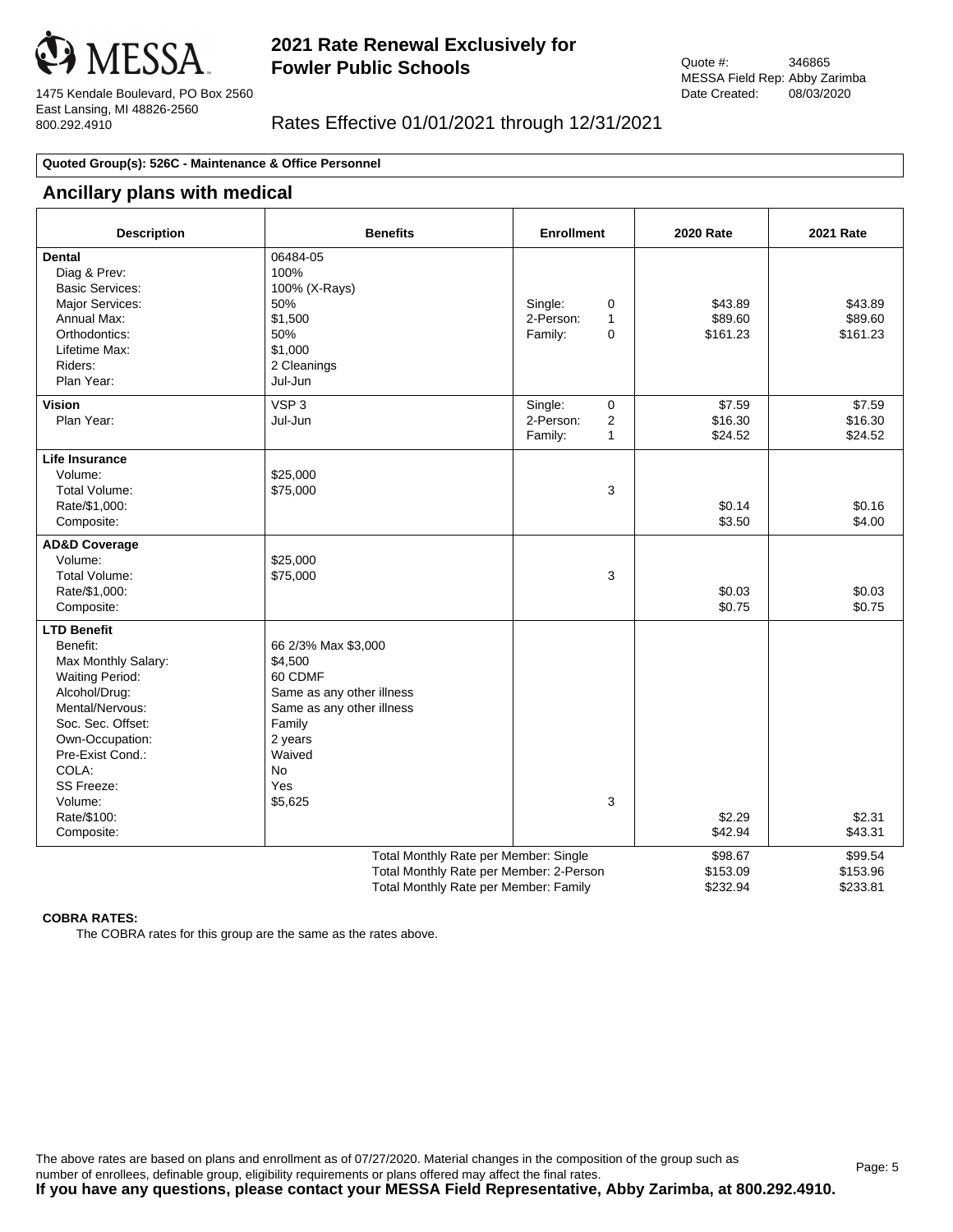

1475 Kendale Boulevard, PO Box 2560 East Lansing, MI 48826-2560 800.292.4910

## Rates Effective 01/01/2021 through 12/31/2021

### **Quoted Group(s): 526C - Maintenance & Office Personnel**

### **Ancillary plans without medical**

| <b>Description</b>                                                                                                                                                                                                                             | <b>Benefits</b>                                                                                                                                                   | <b>Enrollment</b>                                                     | <b>2020 Rate</b>                 | <b>2021 Rate</b>                 |
|------------------------------------------------------------------------------------------------------------------------------------------------------------------------------------------------------------------------------------------------|-------------------------------------------------------------------------------------------------------------------------------------------------------------------|-----------------------------------------------------------------------|----------------------------------|----------------------------------|
| <b>Dental</b><br>Diag & Prev:<br><b>Basic Services:</b><br>Major Services:<br>Annual Max:<br>Orthodontics:<br>Lifetime Max:<br>Riders:<br>Plan Year:                                                                                           | 06484-06<br>100%<br>100% (X-Rays)<br>50%<br>\$1,500<br>50%<br>\$1,000<br>2 Cleanings<br>Jul-Jun                                                                   | Single:<br>0<br>2-Person:<br>$\mathbf{1}$<br>Family:<br>1             | \$51.86<br>\$97.38<br>\$184.74   | \$51.86<br>\$97.38<br>\$184.74   |
| <b>Vision</b><br>Plan Year:                                                                                                                                                                                                                    | VSP <sub>3</sub><br>Jul-Jun                                                                                                                                       | Single:<br>$\mathbf 0$<br>2-Person:<br>$\overline{2}$<br>Family:<br>1 | \$7.59<br>\$16.30<br>\$24.52     | \$7.59<br>\$16.30<br>\$24.52     |
| <b>Life Insurance</b><br>Volume:<br>Total Volume:<br>Rate/\$1,000:<br>Composite:                                                                                                                                                               | \$25,000<br>\$75,000                                                                                                                                              | 3                                                                     | \$0.14<br>\$3.50                 | \$0.16<br>\$4.00                 |
| <b>AD&amp;D Coverage</b><br>Volume:<br>Total Volume:<br>Rate/\$1,000:<br>Composite:                                                                                                                                                            | \$25,000<br>\$75,000                                                                                                                                              | 3                                                                     | \$0.03<br>\$0.75                 | \$0.03<br>\$0.75                 |
| <b>LTD Benefit</b><br>Benefit:<br>Max Monthly Salary:<br><b>Waiting Period:</b><br>Alcohol/Drug:<br>Mental/Nervous:<br>Soc. Sec. Offset:<br>Own-Occupation:<br>Pre-Exist Cond.:<br>COLA:<br>SS Freeze:<br>Volume:<br>Rate/\$100:<br>Composite: | 66 2/3% Max \$3,000<br>\$4,500<br>60 CDMF<br>Same as any other illness<br>Same as any other illness<br>Family<br>2 years<br>Waived<br><b>No</b><br>Yes<br>\$5,625 | 3                                                                     | \$2.29<br>\$42.94                | \$2.31<br>\$43.31                |
|                                                                                                                                                                                                                                                | Total Monthly Rate per Member: Single<br>Total Monthly Rate per Member: 2-Person<br>Total Monthly Rate per Member: Family                                         |                                                                       | \$106.64<br>\$160.87<br>\$256.45 | \$107.51<br>\$161.74<br>\$257.32 |

#### **COBRA RATES:**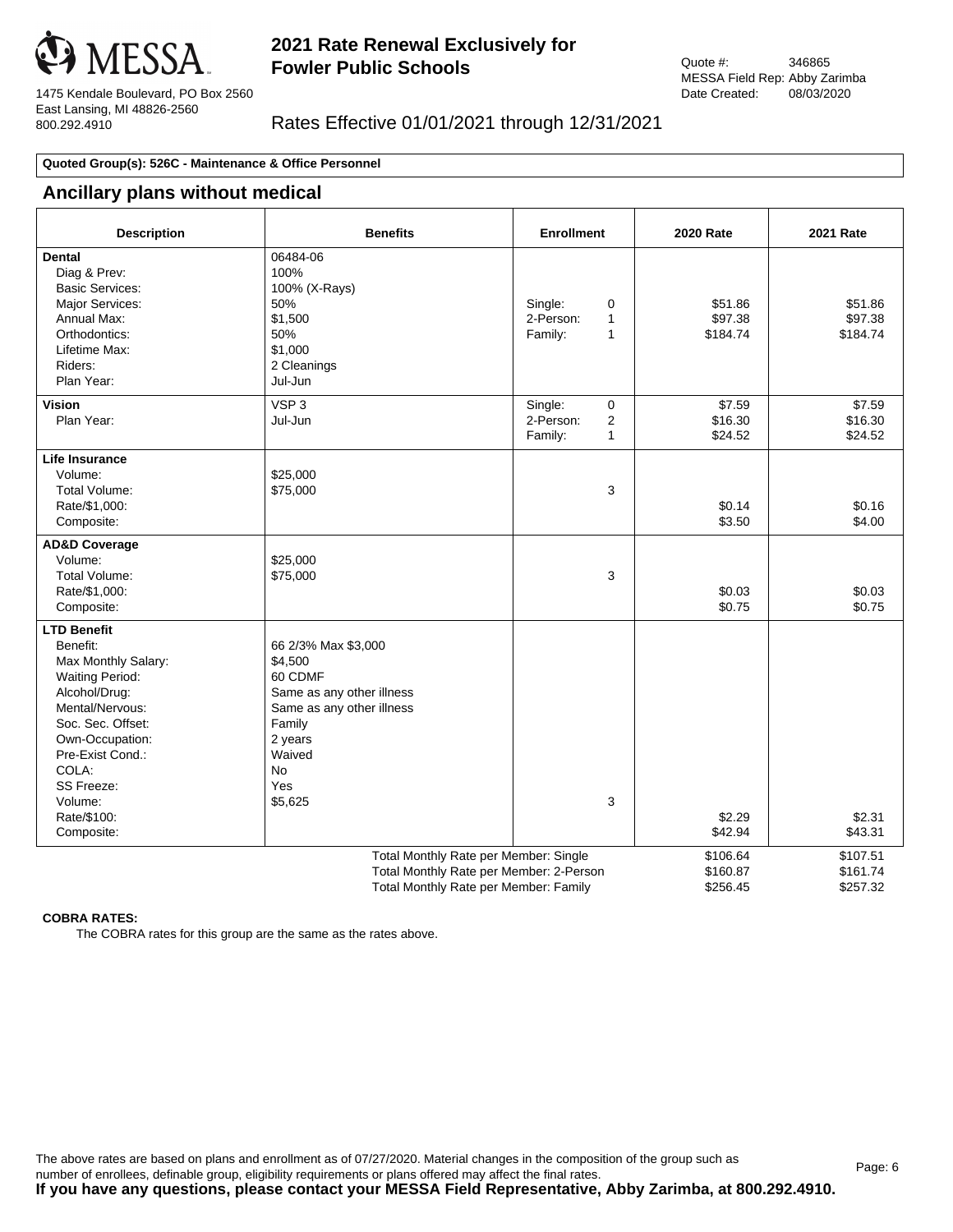

1475 Kendale Boulevard, PO Box 2560 East Lansing, MI 48826-2560 800.292.4910

## Rates Effective 01/01/2021 through 12/31/2021

### **Quoted Group(s): 526E - Full & Part Time Teachers**

### **Medical plans**

| <b>Description</b>                                                                                      | <b>Benefits</b>                                                                                          | <b>Enrollment</b>                                            | 2020 Rate <sup>1</sup><br>w/ 2% Discount | 2021 Rate <sup>2</sup><br>w/2% Discount |
|---------------------------------------------------------------------------------------------------------|----------------------------------------------------------------------------------------------------------|--------------------------------------------------------------|------------------------------------------|-----------------------------------------|
| Plan<br>IN Deductible:<br>IN Coinsurance:<br>OL/OV/SV Copay:<br>UC/ER Copay:<br>Rx Coverage:<br>Riders: | <b>MESSA Choices (AW)</b><br>\$1000/\$2000<br>$0\%$<br>\$20/\$20/\$20<br>\$25/\$50<br>3Tier Mail<br>None | Single:<br>0<br>$\overline{2}$<br>2-Person:<br>3<br>Family:  | \$751.28<br>\$1,690.37<br>\$2,103.57     | \$796.92<br>\$1,793.08<br>\$2,231.39    |
| Plan<br>IN Deductible:<br>IN Coinsurance:<br>OL/OV/SV Copay:<br>UC/ER Copay:<br>Rx Coverage:<br>Riders: | MESSA ABC Plan 2 (7X)<br>\$2000/\$4000<br>0%<br>\$0<br>\$0<br>ABC Rx<br><b>HEQ</b>                       | Single:<br>$\Omega$<br>2-Person:<br>$\Omega$<br>Family:<br>1 | \$706.47<br>\$1,589.56<br>\$1,978.12     | \$749.40<br>\$1,686.14<br>\$2,098.31    |
| Plan<br>IN Deductible:<br>IN Coinsurance:<br>OL/OV/SV Copay:<br>UC/ER Copay:<br>Rx Coverage:<br>Riders: | Essentials by MESSA (EA)<br>\$375/\$750<br>20%<br>\$10/\$25/\$50<br>\$50/\$200<br>EbM<br>None            | Single:<br>$\Omega$<br>2-Person:<br>$\Omega$<br>6<br>Family: | \$567.61<br>\$1,277.11<br>\$1,589.30     | \$602.10<br>\$1,354.72<br>\$1,685.87    |
| <b>Basic Term Life with Medical</b><br>Volume:                                                          | \$5,000                                                                                                  | 12                                                           | \$1.50                                   | \$1.50                                  |

<sup>1</sup>Medical Rate includes 4.349% for federal and state taxes and fees.

²Medical Rate includes 1.547% for federal and state taxes and fees.

#### **COBRA RATES:**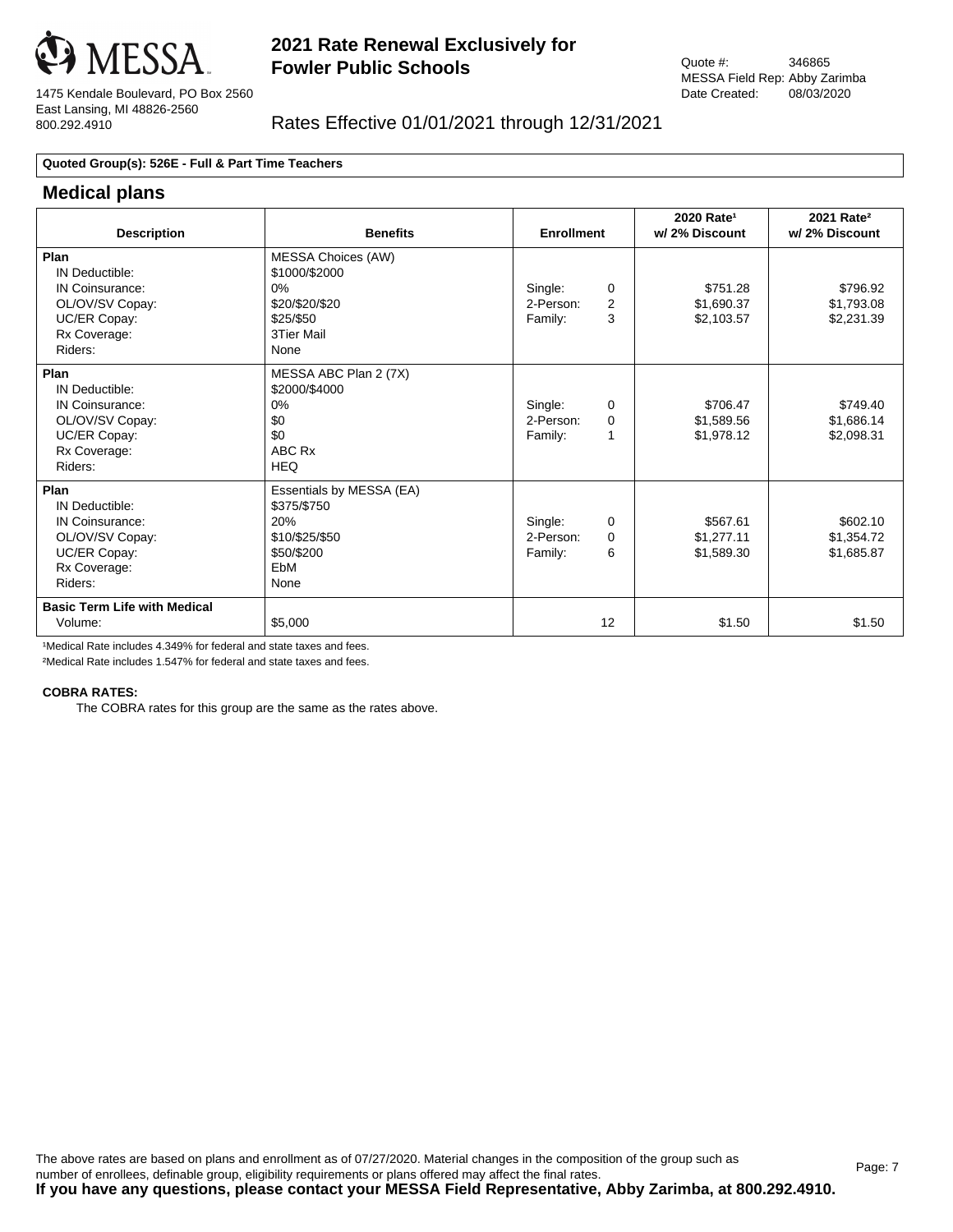

1475 Kendale Boulevard, PO Box 2560 East Lansing, MI 48826-2560 800.292.4910

## Rates Effective 01/01/2021 through 12/31/2021

### **Quoted Group(s): 526E - Full & Part Time Teachers**

## **Ancillary plans with medical**

| <b>Description</b>                                                                                                                                                                                                                             | <b>Benefits</b>                                                                                                                                                     | <b>Enrollment</b>                               | <b>2020 Rate</b>                | <b>2021 Rate</b>                |
|------------------------------------------------------------------------------------------------------------------------------------------------------------------------------------------------------------------------------------------------|---------------------------------------------------------------------------------------------------------------------------------------------------------------------|-------------------------------------------------|---------------------------------|---------------------------------|
| <b>Dental</b><br>Diag & Prev:<br><b>Basic Services:</b><br>Major Services:<br>Annual Max:<br>Orthodontics:<br>Lifetime Max:<br>Riders:<br>Plan Year:                                                                                           | 06484-01<br>100%<br>100% (X-Rays)<br>50%<br>\$1,500<br>50%<br>\$1,000<br>2 Cleanings<br>Jul-Jun                                                                     | Single:<br>0<br>2-Person:<br>2<br>Family:<br>10 | \$46.71<br>\$86.55<br>\$159.24  | \$46.71<br>\$86.55<br>\$159.24  |
| <b>Vision</b><br>Plan Year:                                                                                                                                                                                                                    | VSP <sub>3</sub><br>Jul-Jun                                                                                                                                         | Single:<br>9<br>2-Person:<br>5<br>12<br>Family: | \$7.59<br>\$16.30<br>\$24.52    | \$7.59<br>\$16.30<br>\$24.52    |
| Life Insurance<br>Volume:<br>Total Volume:<br>Rate/\$1,000:<br>Composite:                                                                                                                                                                      | \$25,000<br>\$650,000                                                                                                                                               | 26                                              | \$0.14<br>\$3.50                | \$0.16<br>\$4.00                |
| <b>AD&amp;D Coverage</b><br>Volume:<br><b>Total Volume:</b><br>Rate/\$1,000:<br>Composite:                                                                                                                                                     | \$25,000<br>\$650,000                                                                                                                                               | 26                                              | \$0.03<br>\$0.75                | \$0.03<br>\$0.75                |
| <b>LTD Benefit</b><br>Benefit:<br>Max Monthly Salary:<br><b>Waiting Period:</b><br>Alcohol/Drug:<br>Mental/Nervous:<br>Soc. Sec. Offset:<br>Own-Occupation:<br>Pre-Exist Cond.:<br>COLA:<br>SS Freeze:<br>Volume:<br>Rate/\$100:<br>Composite: | 66 2/3% Max \$3,000<br>\$4,500<br>60 CDMF<br>Same as any other illness<br>Same as any other illness<br>Family<br>2 years<br>Waived<br><b>No</b><br>Yes<br>\$111,580 | 26                                              | \$0.55<br>\$23.15               | \$0.56<br>\$24.03               |
|                                                                                                                                                                                                                                                | Total Monthly Rate per Member: Single<br>Total Monthly Rate per Member: 2-Person<br>Total Monthly Rate per Member: Family                                           |                                                 | \$81.70<br>\$130.25<br>\$211.16 | \$83.08<br>\$131.63<br>\$212.54 |

#### **COBRA RATES:**